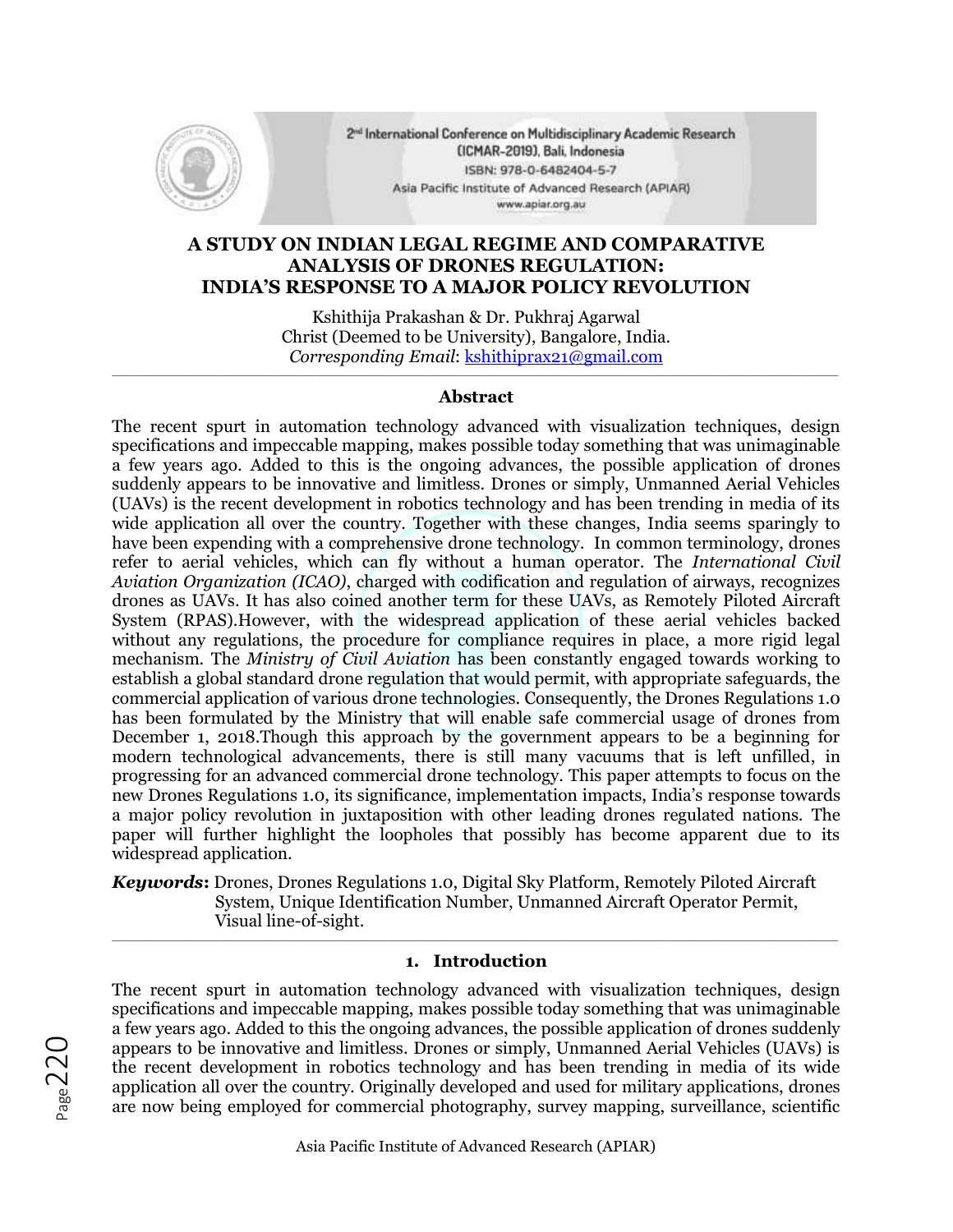study, agriculture and recreational activities. It is very significant to understand the prominent specifics of the Ministry of Civil Aviation on introducing and preparing these drones regulations through a Civil Aviation Requirement; *firstly,* the emergence of the drones regulations has its roots from the rapid evolution of drones related technologies, *secondly,* it was deliberated that other nations have in place a stringent regulation on drones and have been experimenting with its use from recent times, hence, for a country like India, the application of drones seemed sparingly necessary in order to reach the level of competence, *thirdly,* India's security environment demands extra precautions in place. Hence, this new approach by the Ministry of Civil Aviation is surely a laudable result that may prove incredible upshots in the forthcoming future of advanced drones-related technology.

#### **2. Statement of Problem**

This paper attempts to focus and seek valuable outcomes on the application and regulation of Unmanned Aerial Vehicles (UAV's) in India. The need for such a regulation in place illustrates the deficient system that was prevailing in the country before its introduction, as significantly, the commercial exploitation of the UAV's took up a rapid turn in terms of its wide unregulated and perilous advancements. The interplay between drones and questions related to the unregulated widespread application of these UAV's needs to be examined against the background of the Drones Regulation 1.0. Despite formulating and introducing this novel regulation, the legal framework on drones appears to be incomplete and inefficient in terms of laying proper standards for safety and quality purposes, privacy infringements and unwarranted operations. A comparative analysis of the legal regime on drones and their operation existing in other nations and in India would prudently demarcate the loopholes, towards achieving a considerable environment in flying the UAV's.

## **3. Literature Review**

1. Rabindra and Shweta Dwivedi, "Flying Drones in India Legal from December 1, 2018! Indian Aviation Ministry Unveils the National Drone Policy, 2018", (2018) PL (CL) October 70

The authors in this paper examines the new drone regulation 1.0 along with its features as proposed and released by the Ministry of Civil Aviation, Government of India. The paper is comprehensive and details out each and every specifics about the new regulation in place. The authors have attempted to carve out all key provisions pertaining to the regulation but has failed to analyze aspects beyond the regulation.

2. Rajesh Vellakkat, "Guidelines on Owning and Operating Drones", (2016) PL (IT) August 92

The author in this paper is a partner at Fox Mandal & Associates, Bangalore. The author has well attempted to provide all necessary details about the use, operation and manufacturing of drones in India. The paper is very comprehensive, focusing on only the guidelines and its significant features. The author has a positive conclusion remarks on the advancement of drone technology in the near future but, the paper has not examined any features or aspects beyond the regulation in place. The presence of an analytical view on the regulation is completely missed.

3. Nishith Desai Associates, "Unravelling the Future Game of Drones. Can they be legitimized?", April 2018

The paper attempts to focus on diverse aspects relating to the regulation and operation of drones in India. The paper argues on the negative implications and all possible traits from the inception of the drone regulation 1.0. The paper addresses the current legal regime scenario in India, following the legal implications, the controversial issues on the usage of these UAS and provides an analogy of relevant drone regulations in other nations. But, the paper has failed to exhibit the implementation impacts of the regulation in India across various sectors.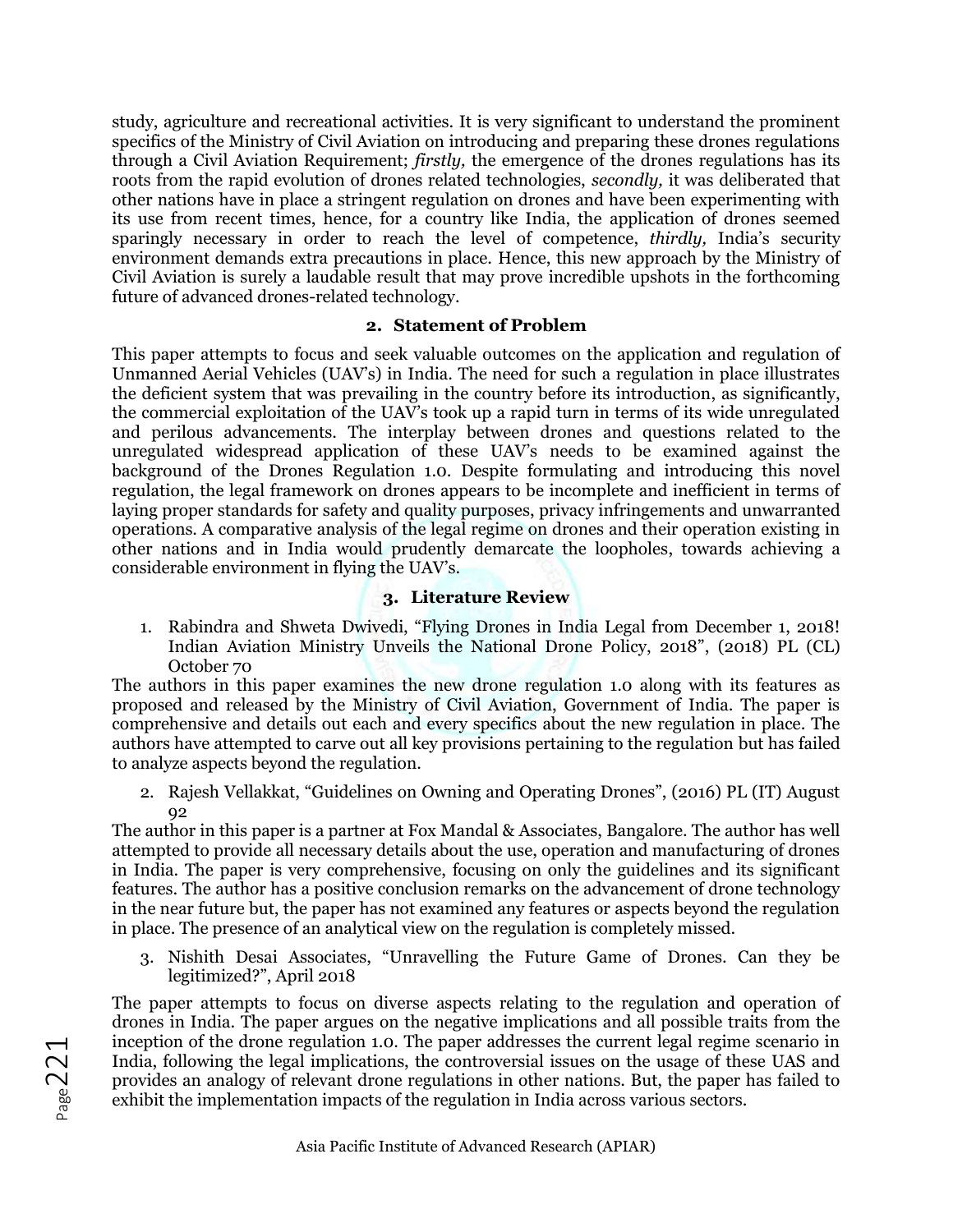4. Ananth Padmanabhan, "Civilian Drones and India's Regulatory Response", Carnegie India, March 2017.

The author is a fellow at Carnegie India, based in New Delhi. His primary research focus is technology, regulation and public policy, and the intersection of these three fields within the Indian Context. The paper attempts to focus more on the drone regulation 1.0 and the intersection of drone technology with the legal framework existing in India. The author has categorically specified various subjects dealing with the same issue, providing a glimpse of each and every aspect in an analytical way. The author has tried to portray the work more towards the approach of the government and hence, the paper has failed to give an affirmative response towards the consumer group.

## **4. Research Methodology**

The present study will be a *doctrinal method of research.* Researchers in this research have not used any empirical legal research and for this reason, data analysis is also not used. Moreover, being a doctrinal research, the researchers have employed qualitative analysis of the available resources which includes:

Primary Sources such as:

- $\triangleright$  Legislations
- ➢ Cases
- $\triangleright$  Reports by Govt. Agencies

Secondary Sources such as:

- ➢ Books
- ➢ Scholarly Articles

# **I. Overview Of Drones Regulation And Its Impact In India**

## V.1 Drone Regulation 1.0

On September 27, 2018, the Ministry of Civil Aviation, Government of India (GOI), released the National Drone Policy, 2018 comprising of: (a) civil aviation requirements (CARs) of civil remotely piloted aircraft systems (RPAS); (b) FAQ's on operation of RPAS; and (c) do's and don'ts for operation of RPAS. This National Drone Policy legalizes the use and operation of RPAS in India, effective from December 1, 2018. The position that prevailed in India before implementing this policy, encountered multiple condemnations from the stakeholders, general public, associations, relative unions etc. towards recurrent commercial operation of these drones, without effective regulation in place to tackle issues of safety, privacy and security concerns. Due to which, the Director General of Civil Aviation (DGCA) banned the operation of drones in the year 2014, until an effective and comprehensive legal compliance comes into motion. Till recently, India did not have any laws relating to the use, manufacture and ownership of the UAVs, until the DGCA through the Ministry of Civil Aviation, announced the proposal of the Drone Regulation 1.0 on 27<sup>th</sup> September, 2018.

V.1.1 Compliance Procedure And Requirements Under The Drone Regulation 1.0

It is worth noting that the Ministry of Civil Aviation has provided certain specifics on the operation, use and flying of drones in India. These requirements are mandatorily to be complied with, else the consequences for any violations is likely to have greater impact in furtherance of flying drones.

As per the Drone Regulation 1.0, the unmanned aircraft system (UAS) operators have to register with DGCA and get an operator permit to fly the drones. On submission of necessary documents with the DGCA, the operator shall be issued with the Unmanned Aircraft Operator Permit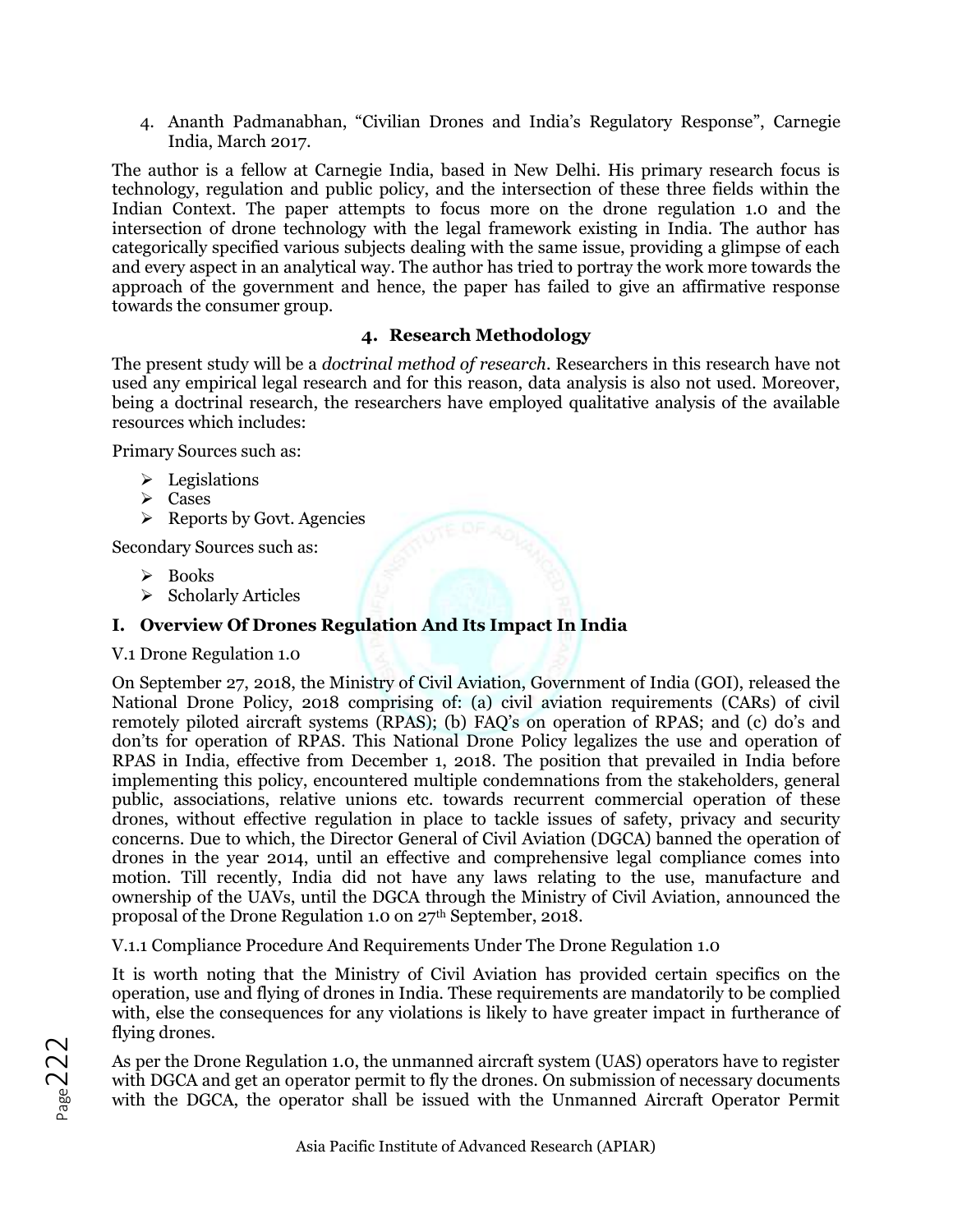(UAOP) within 7 working days and such permit shall be valid only for 5 years and is nontransferrable. The regulation categorizes different types of drones, in terms of its weight, that vary from a Nano (weighting less than or equal to 250 grams) to a Large one (weighting more than 150 kg) and therefore, registration of these drones is mandatory before flying them, except those in the Nano category flown below 50 feet and those in the Micro category flown below 200 feet and those owned by the NTRO (National Technical Research Organization), ARC (Aviation Rulemaking Committee) and Central Intelligence Agencies. Further, it has been emphasized in the regulation that the drones cannot be flown more than 400 feet vertically and in certain areas termed as 'NO FLY ZONES" which includes areas near airports, international borders, military installations, Vijay Chowk in Delhi, State Secretariat complex in state capitals, etc. The regulation intends to enable visual line- of- sight for the drone pilots during the daytime and in consequence to this, the air space is partitioned into: Red zone (flying not permitted), Yellow zone (controlled airspace) and Green zone (automatic permission). All RPAS shall be registered and issued with Unique Identification Number (UIN) and the operations of these are to be enabled through Digital Sky Platform, based on NPNT policy ("NO PERMISSON NO TAKE-OFF"). This essentially means that before every flight, drone pilots are required to request permission to fly via a mobile application, which will automatically process the request and grant or reject it. However, if a drone pilot wishes to fly without receiving permission from the Digital Sky Platform, such person may simply be not able to take-off. The guideline further provides that all drone pilots should be above 18 years of age and should have ground training equivalent to that undertaken by an aircrew of a manned aircraft in order to fly the RPAS. These training requirements are however, not applicable for those flying a micro category UAS and those used for recreational purposes. In certain situations, where one wishes to fly the drones above 200 feet in an uncontrolled airspace, such person shall provide a flight plan and obtain necessary clearance from ATS unit. All RPAS operators should have insurance to cover the liabilities in relation to third party damages resulting from an accident.

On violations of any of the provisions or compliances under this Regulation or the Aircraft Act, 1934 or Aircraft Rules or any statutory provisions or under the Indian Penal Code, 1860, shall result in the cancellation/suspension of the UIN or UAOP or statutory penalties as per the governing Act.

## V.2. Implementation Impacts of Drones

The advanced commercialization of drones in India have led its way towards the growth and development of many sectors which includes: infrastructure industry, media and entertainment, telecommunication, agriculture, insurance, transport, mining, education, etc. According to a source, the global commercial drone market will grow at a CAGR of between 16% and 17% from 2017 to 2023. The application of drones in various sectors have proved prudent results, in terms of cost effectiveness, time consumption, providing accurate data, etc. and hence, the significance of all such sectors are mounting towards a platform of global economy. For instance:

- $\triangleright$  In an agriculture sector, the application of drones becomes productive for crop health monitoring, soil health assessment etc.; In cases of urban development, the use of drones becomes operative for city survey, project monitoring, project quality assessment, etc.;
- $\triangleright$  In the mining sector, the use of the drones seems necessary for mineral scouting, contract monitoring, managing encroachment, etc.;
- $\triangleright$  In the wake of any disasters, the operation of drones necessitates for search and rescue, delivery of essential goods, real time surveillance, etc.

In view of the above instances, it is pertinent to note that very recently, the High Court of Madras passed an order through a PIL filed by an advocate propagating the usage of Aerial Surveys and drones for awarding of mining, quarrying and other relative activities so as to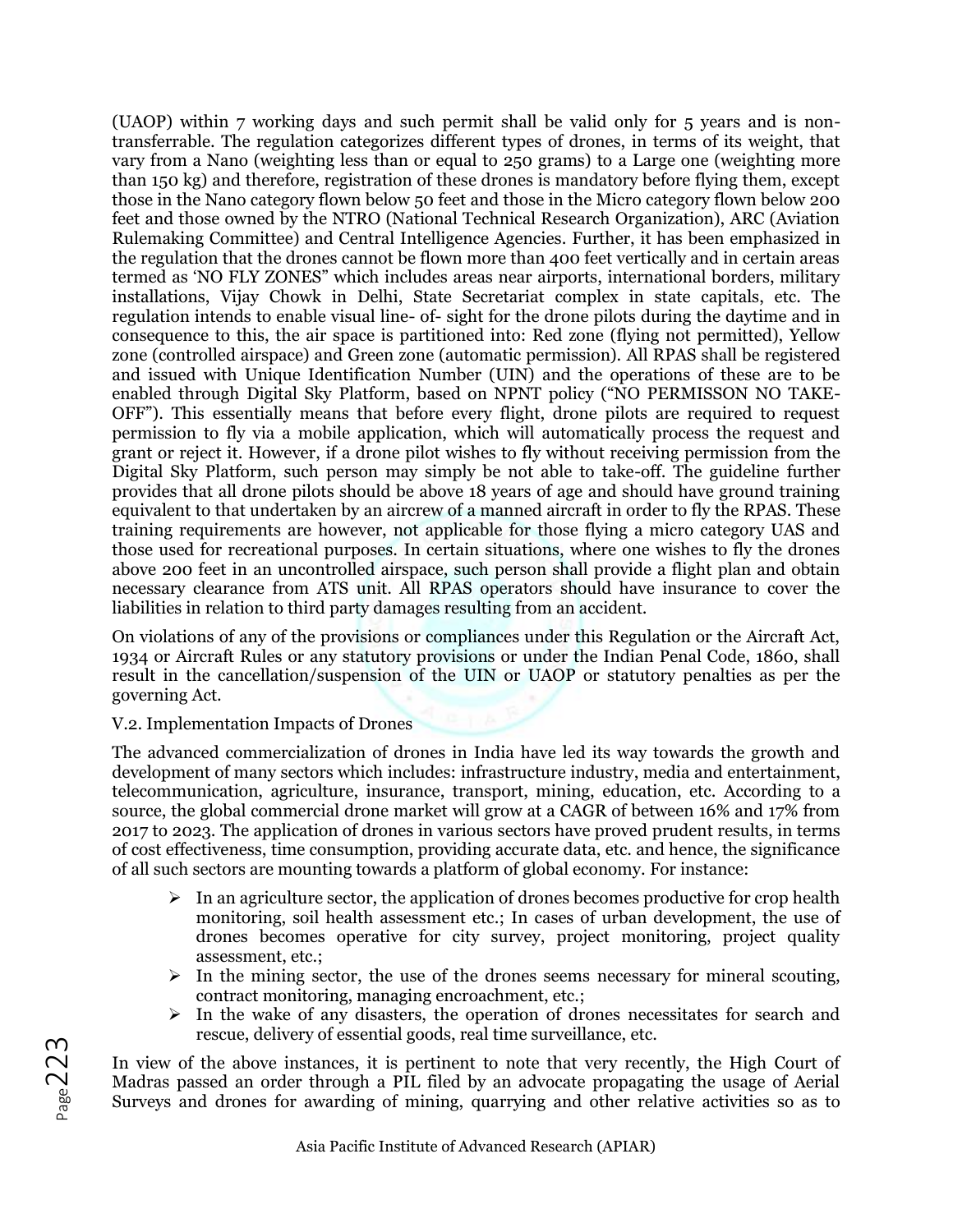prevent illegal mining. The High Court ruled the decision in favour of the petitioner and held that 'employing aerial surveys and drones for detecting activities in the mining sector would facilitate transparency and consequently, save the court time.

Commercialization of UAV technology has come as a breath of fresh air to several industries that have been eagerly waiting to leverage this lucrative prospect since 2014. Added to this the ongoing advancements, the three possible sectors that appears to reveal influential outcomes are: manufacturing industry, starts-ups and education industry in India. *Firstly*, through the Drone Regulation 1.0, the policy will certainly pave way for manufacturing drones in India, under the Government's 'Make in India' scheme. This further, will add advantage to the growth of employment sector and the domestic markets would rise exponentially if drones are manufactured and sold at moderate market rates. *Secondly,* the number of drone start-ups that had been struggling to survive after the blanket ban on drones would escalate promptly. *Thirdly,*  the educational institutes providing training for flying drones are expected to attract an influx of interested students so as to reach out, further job opportunities.

# **II. Loopholes and Issues With the Current Drone Regulation in India**

The proposal of a legal regime governing the UAV technology by the DGCA, to be effective from December 1, 2018, was welcomed as a novel approach towards initiating a global platform of comprehensive and advanced drone related technologies. Soon after the inception of the Drone Regulation 1.0, many considered it as a laudable start by the Ministry of Civil Aviation, in striving to take the domestic standards of India at par with other nations, who have already achieved a global recognition on the same. Though one can appreciate the endeavours of the Government of India, in releasing the policy after a blanket ban on the use and operation of drones in 2014, there exists several issues and concerns that are side-lined and completely disregarded. One of the major concerns is the invasion of privacy. The recent judgment by the Hon'ble Supreme Court of India in *K.S. Puttaswamy and Anr. V Union of India and Ors.* has categorically ruled that the 'right to privacy is protected as a fundamental constitutional right under Articles 14, 19 and 21 of the Constitution of India'. Invasion of privacy by flying the drones in an unwarranted place/area is expected to occur frequently. Use of photography or filming technology by drones, may lead to unauthorized breach of privacy rights. The regulation does not seem to mention any provisions for implications on violating somebody's right to privacy and thus, it could be clearly viewed as a deficiency in the current scenario.

The next issue is with respect to data aggregation. Data aggregation refers to the technique of matching different data sets to draw inferences to learn new things and make predictions about the data subjects. Apart from monitoring, the drones are also capable of collecting and linking ample personal data which can be very crucial to an individual's privacy. Post-collection, the aggregation of drone-collected data are further linked to other personal details of an individual such as bank account details, telephone number, biometrics, etc. resulting in a large database of 'Big Data', which may raise several privacy issues.

Another major issue which has not been discussed in the current regulation is about hacking. Drones being employed and operated by the government for maintaining law and order and for patrolling the borders, generally contain sensitive information and is likely to be compromised like every other computer resource. According to a report, drones are not only prone to hacking but are also designed in such a way that it can easily hack down other devices. Recently, a group of researchers at Singapore University of Technology developed a drone which hacked the printers while flying outside the building and sharing the sensitive information directly with the drone. Hence, in the absence of stringent provisions in the regulation ensuring high encryption of data stored in the drones, becomes a crucial point to be addressed.

Yet another issue which requires immediate attention is the potential security hazards in the airspace. Despite the mention of 'No Fly Zones' in the regulation, there seems to exist a lack of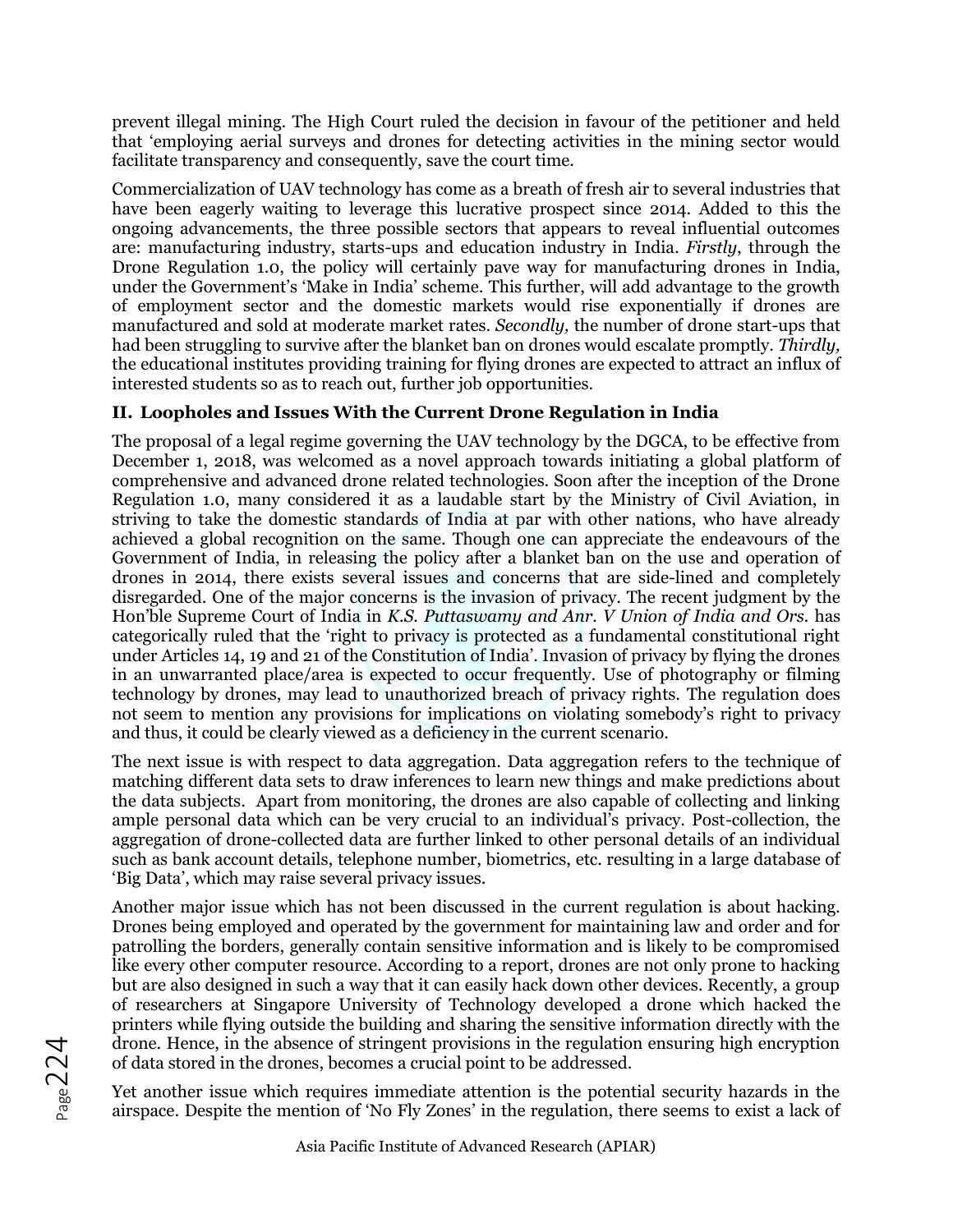clarity in the segregation of airspaces. The serious repercussions that may possibly ensue are frequent collisions and accidents with the conventional aircrafts due to loss of navigational control and battery failures. The traditional air traffic control system that issues a command to the pilots completely differs with respect to the unmanned aircraft system and the users may readily be not even trained to mitigate the risk of collision. Hence, it is imperative that in order to avoid such hazards, UAVs need to be equipped with ability to detect and avoid other aircrafts while moving through the air. The current regulation lacks the mention of such a provision.

Hence, considering the various issues that are unsettled through this regulation, the current Indian scenario demands a more rigid, comprehensive and stringent guidelines in place to tackle and execute them in a manner that may prove qualitative advances in the near future.

# **III. Drone Regulations in Other Nations: A Comparative Analysis**

Having discussed comprehensively, the legal regime governing the use and operation of drones in India vis-à-vis, the Drone Regulation 1.0 and the drawbacks essentially associated with it, a glimpse of the laws governing the drones in other nations is imperative. The scope of regulations/policies that exists in other nations are as follows:

- ➢ Australia: According to Australia's Civil Aviation Safety Authority (CASA), flying a drone is legal, however, there are certain compliances very similar to India's regime that requires to be mandatorily followed. Operating and flying drones weighting under 2kg for commercial reasons and within the standard operating conditions, needs to be notified to the CASA and such drones falls under the 'excluded category. However, operating UAS weighting between 25 and 150kg under similar conditions will require a remote pilot's license. Also, one cannot fly a UAV over and above people and must maintain a distance of at least 30 meters away from the public. There is also a mention of penalty on recording and taking photographs of people without their consent.
- $\triangleright$  Canada: In Canada, there are two regulatory authorities for two different purposes. The Transport Canada is responsible for regulation of all drones used or recreational purposes and other state purposes, except military operations. On the other hand, for a private use, it is regulated by Special Flight Operations Certificate (SFOC) process. As per SFOC, UAS that weight 35kg or less and are used for recreational purposes, do not require such certificate. However, for UAS weighting more than 35kg, whether used for recreational or any other purposes, requires the certificate. If the operator develops a good track record of successful flights, the authorization is broadened to include larger geographic area, longer validity periods to cover multiple flights.
- $\triangleright$  China: The Civil Aviation Administration of China (CAAC) regulates and administers the UAS and provides compliance procedures that ought to be followed. The interim provisions apply to UAS with a maximum empty weight of 116 kg or less, or a maximum take-off gross weight of 150 kg or less, and a calibrated air speed of no greater than 100 kilometers per hour. The provisions are also applicable to "plant protection UAS" used for agricultural, landscaping, or forest protection purposes. Flying of drones is permitted only to 120 meters (394 feet) and restricted to be flown anywhere in densely populated areas and other sensitive areas.
- ➢ European Union: The EU provides for detailed set of regulations for regulating drones operations. The European Aviation Safety Agency (the 'EASA') in December, 2015 released the following notes titled: "*Introduction of Regulatory Framework for the Operation of Unmanned Aircraft" and "Proposed Concept of Operations for Drones*", with regard to the regulation pertaining to the use and operation of drones. The categorization of UAS based on weight and requirement of a certificate/permit is provided. The classification is threefold: 'open', 'specific' and 'certified' category. The regulation focuses more on licenses and certifications.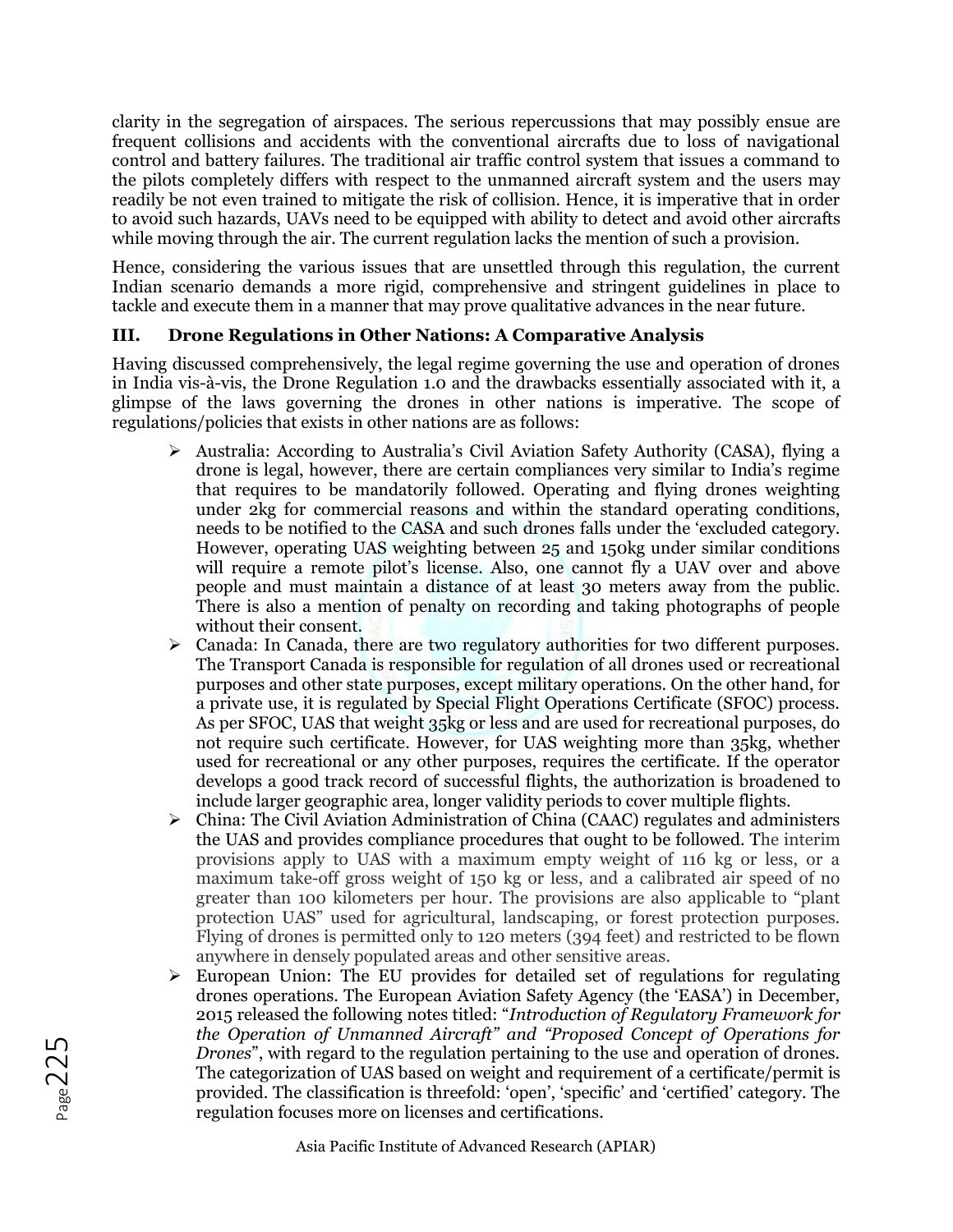#### **Conclusion**

The UAS technology equipped in the drones industry has a potential of boosting the economic standards along with attracting global investments. The rise of drone related technologies in India off late, can have deeper and influential impacts in the advancement of economic sector in order to reach at par with the well-developed nations. As outlined in this paper, the current legal scenario in India faces many challenges in diverse aspects, however, there still exists a ray of improvement towards achieving a rigid legal mechanism for the operation of drones in a much regulated and standardized environment. Apart from the Drone Regulation 1.0, the Government of India, has initiated the planning of releasing an advanced version of the existing regulation which shall take into consideration those features that have not been previously discussed and illustrated. The Drone Regulation 2.0 is expected to be released in the near future under the chairmanship of the Minster of State, Mr. Jayant Sinha, who shall prepare the draft recommendations. For India to transcend in an efficient manner to the next wave in the UAS technology, it is necessary to ensure that the DGCA's role in the deployment of drone technology becomes more facilitative and cooperative as opposed to the current obtrusive stance.